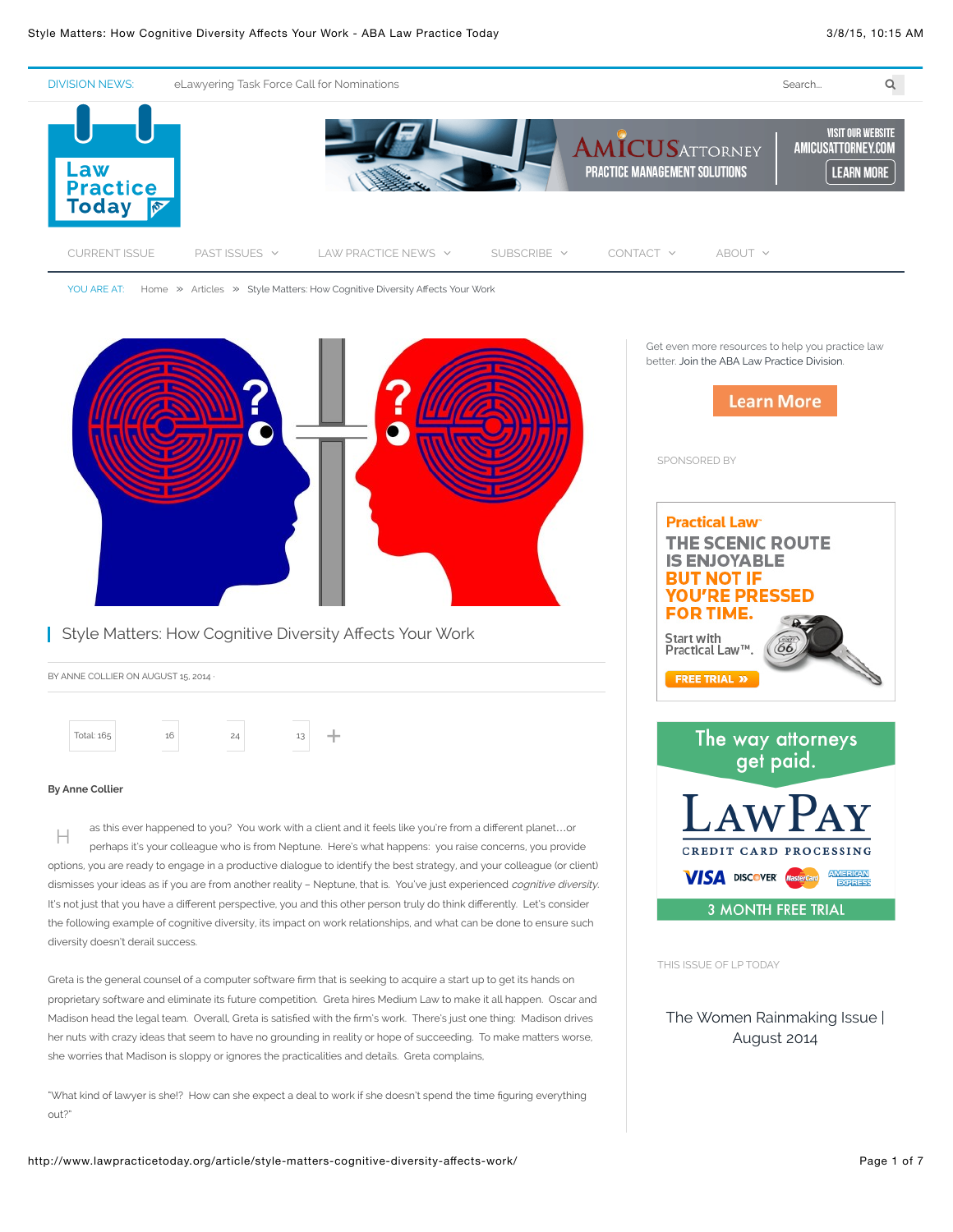

Greta's CEO Penelope is another story. Penelope can't stand lawyers — even her own general counsel at times. She doesn't understand how they get anything done with all of their non-linear thinking. Penelope thinks it is ironic that lawyers go to school to learn the law, yet seem to disregard it at every turn.

You don't want anyone to think you're like Madison – hard to work with because you seem to operate outside the norms of structure and rules. Nor do you want anyone to think you're like Penelope – hard to work with because you nitpick. Worse, you don't want anyone to think you are lazy, limited, or incompetent because of your problem-solving style. That said, whether you are more like Madison or Penelope, not only can you manage perceptions, but you also can work more effectively with clients and colleagues by adjusting your style to match theirs.

Let's explore cognitive diversity through the lens of Adaption-Innovation Theory (A-I Theory) and the Kirton Adaption-Innovation Inventory (KAI).

# **The Benefit and Challenge of Cognitive Diversity**

Successful collaborations require individuals to effectively manage and leverage differences in problem-solving style, i.e., cognitive diversity. The challenge is that while cognitive diversity generally means greater ability to solve a wider range of problems, it also can distract from the work. Increasing awareness and understanding of differences and their implications for collaboration is a necessary step for both leveraging and reducing the friction often resulting from different styles.

Because we work together to solve problems in our personal and business lives, understanding diversity makes for better personal relationships, work, and working relationships. Accordingly, if Greta, Penelope, Oscar, and Madison understand each other's problem-solving styles, not only can they adjust their styles to interact more effectively, but they will likely grow to recognize such differences as advantageous and value each other.

Even if you don't have the luxury of knowing other's problem-solving style via an assessment such as KAI, once you understand the basic principles of the A-I Theory, you'll be able to make educated guesses that will lead to more effective and successful interactions. Let's explore A-I Theory and the KAI's theoretical underpinnings.

# **The Paradox of Structure**

At the core of problem solving is creativity, and all people are creative. All people use their creativity to solve problems that arise from an ever-changing environment. All people, however, do not similarly deal with a critical facet of problem solving: the paradox of structure. The paradox of structure is the seemingly incongruous fact that structure both enables and limits one's ability to solve a problem. The structure, whether in the form of rules, norms, or the "way its always been done," enables problem solving by providing the mechanism or rules to solve a problem. The structure, however, also limits options to solve a problem by eliminating options, or delineating strategies as not viable because they are outside the paradigm or break the rules.

People have a fixed preference for dealing with the paradox of structure. Some - like Penelope - more easily tolerate the structure's limitations because it provides a ready and workable solution. This is called Adaption.

Others, like Madison, prefer to ignore or fail to notice structure when problem solving. The latter group is generally more focused on flexibility and efficiency and is less attached to the system currently in place. This is called Innovation – Madison barely notices rules, if at all, and this style of problem-solving annoys those, like Penelope, who view the rules as an essential problem-solving tool.

# **The Elements of Problems-Solving Style: Adaption and Innovation De"ned**



IN THIS ISSUE

[Happy Woman, Successful Rainmaker: How to Bring](http://www.lawpracticetoday.org/article/happy-woman-successful-rainmaker-bring-business-happy-woman-change-public-perception-profession/) in Business, Be a Happy Woman and Change Public Perception of our Profession

[Women Lawyers and Business Development: The](http://www.lawpracticetoday.org/article/women-business-development-sex-thing-golf-challenges/) "Sex Thing," Golf and Other Challenges

**[Style Matters: How Cognitive Diversity A](http://www.lawpracticetoday.org/article/style-matters-cognitive-diversity-affects-work/)!ects Your Work**

[Rainmakers: Born or Bred?](http://www.lawpracticetoday.org/article/rainmakers-born-bred/)

[Flats or High Heels: A Woman Lawyer's Dilemma and](http://www.lawpracticetoday.org/article/flats-high-heels-woman-lawyers-dilemma-much/) Much More

[A New World Order: Best Practices for Rainmakers in](http://www.lawpracticetoday.org/article/new-world-order-best-practices-rainmakers-21st-century/) the 21st Century

[A Roundtable Discussion: Women Who Practice in the](http://www.lawpracticetoday.org/article/roundtable-discussion-women-practice-predominantly-male-arena-patent-litigation/) Predominantly Male Arena of Patent Litigation

[Making it Rain – Practical Tips from Those Who Do:](http://www.lawpracticetoday.org/article/making-rain-practical-tips-paula-boggs/) Paula Boggs

RECENT LP DIVISION NEWS

[Member Spotlight: Mark Robertson](http://www.lawpracticetoday.org/2015/03/member-spotlight-mark-robertson/) March 6, 2015

[ABA Law Practice Division Appointments 2015-2016](http://www.lawpracticetoday.org/2015/02/aba-law-practice-division-appointments-2015-2016/) February 25, 2015

[Legal Talk Network Podcast with Tom Bolt](http://www.lawpracticetoday.org/2015/02/legal-talk-network-podcast-tom-bolt/) February 13, 2015

BROWSE ALL ARTICLES

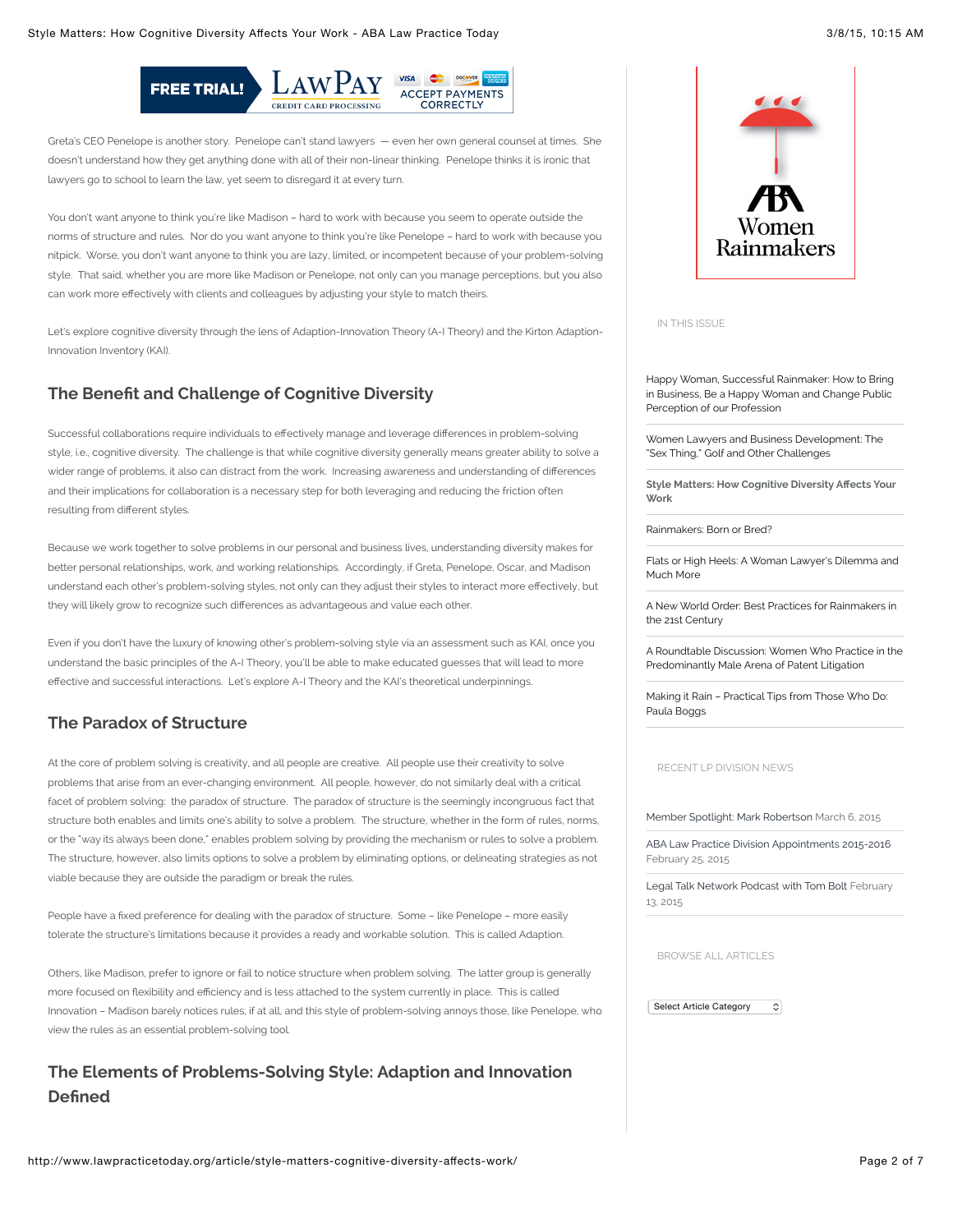The table below briefly summarizes the more Adaptive and more Innovative styles:

| SUMMARY PROBLEM-SOLVING STYLES           |                                        |  |
|------------------------------------------|----------------------------------------|--|
| More Adaptive Style                      | More Innovative Style                  |  |
| Prefer more structure                    | Prefer less structure                  |  |
| Sensitive to norms/people's expectations | Prepared to ruffle groups              |  |
| Target ideas                             | Proliferate ideas                      |  |
| Master details                           | Less constrained by how it's been done |  |
| Consistent                               | Challenge assumptions                  |  |
| More prudent risk takers                 | More daring risk takers                |  |

The KAI is composed of three subscales: sufficiency of originality, efficiency, and rule and group conformity. Sufficiency of originality describes idea-generation style. Efficiency describes methodology of problem solving. Rule and group conformity describes the management of structure in terms of both impersonal structures, such as rules, and personal structures, such as collaboration norms. Summary tables below give an overview of each component in the context of more Adaptive and more Innovative styles.

## **Idea Generation Style (Su#ciency of Originality)**

| The more Adaptive are likely to             | The more Innovative are likely to |
|---------------------------------------------|-----------------------------------|
| Produce fewer ideas                         | Produce many ideas                |
| Ideas are manageable, concrete              | Some seen as exciting             |
| Relevant, sound, safe and for immediate use | 'Blue sky' or 'New dawn'          |
| Expect high success rate                    | Tolerate high failure rate        |

## **Methodology Style (E#ciency)**

| The more Adaptive are likely to                     | The more Innovative are likely to                            |
|-----------------------------------------------------|--------------------------------------------------------------|
| Be precise, reliable, methodical, thorough          | Think tangentially                                           |
| Pay attention to detail                             | Approach tasks from unsuspected angles                       |
| Welcome change as an improver                       | Welcome change as a mold breaker                             |
| Seek solutions to problems in tried and tested ways | Manipulate the problem, questioning its basic<br>assumptions |

# **Management of Structure Style (Rule and Group Conformity)**

| The more Adaptive are likely to                                   | The more Innovative are likely to             |
|-------------------------------------------------------------------|-----------------------------------------------|
| Be prudent with authority                                         | Be radical                                    |
| Solve problems by use of rules                                    | Alter rules to solve problems                 |
| Challenge rules rarely and usually when supported<br>by consensus | Challenge rules, customs and consensual views |

## **How Can You Quantify Problem-Solving Style?**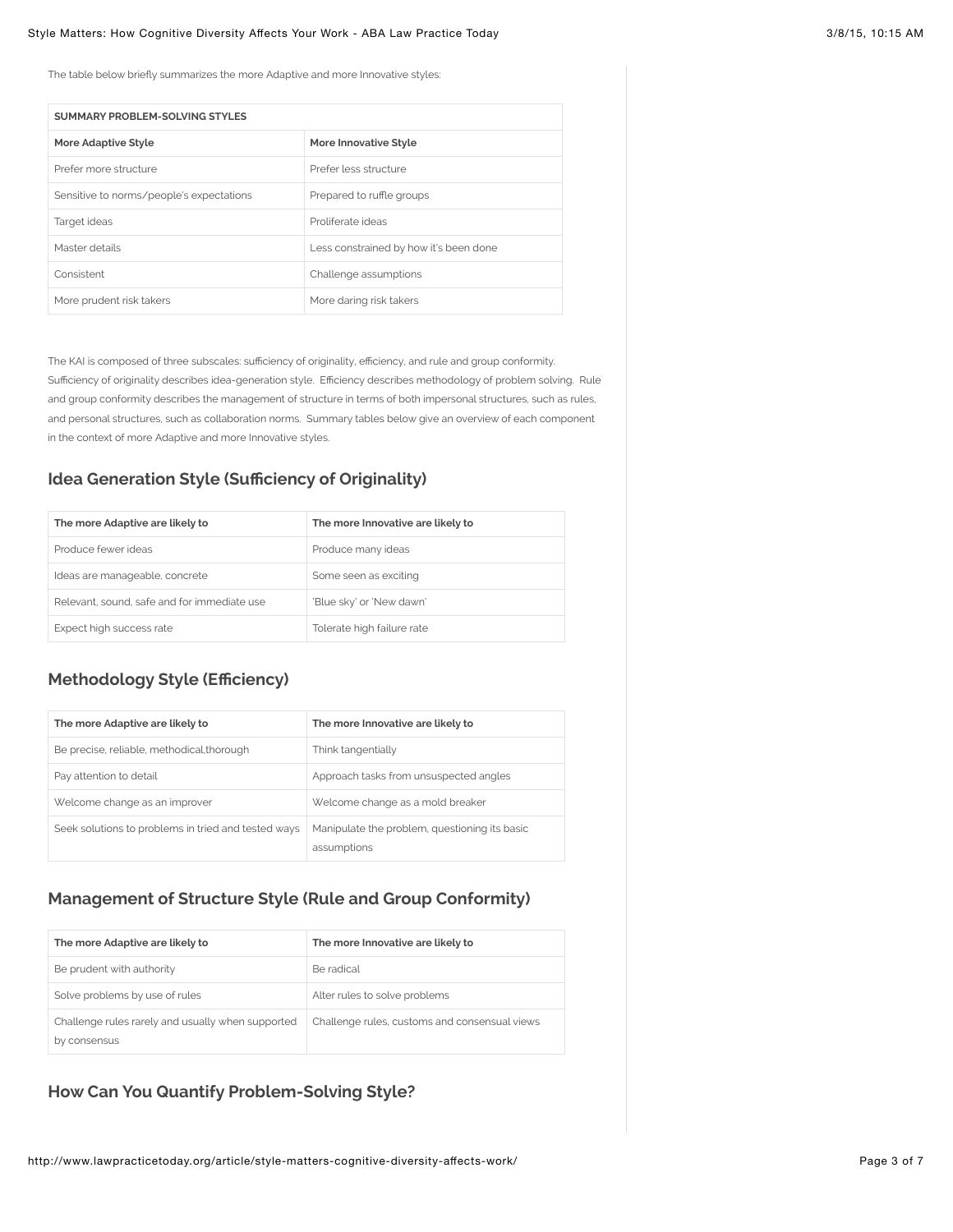The KAI measures a person's preferred way of managing the paradox of structure and does so by putting creativity and problem-solving style on a continuum from more Adaptive to more Innovative, as shown below. This valuable aspect of the KAI quantifies gaps in cognitive diversity, providing a framework for understanding the corresponding implications and developing strategies for increasing success. Gaps can occur between two people, a person and a task, a person and a team, and between teams.

### **The Adaption-Innovation Continuum**



Scores are normally distributed between 45 to 145, with a mean of approximately 95 and a standard deviation of approximately 18 points. One's numeric score describes style, not level. Thus, a score of 130 is not better than a score of 60. Rather, the number merely identifies whether one is more Adaptive or more Innovative. In considering scores, remember that the scores are relative and not absolute (unless the person is at an end of the continuum). Thus, a person with a score of 80 is more innovative than a colleague with a score of 65 even though 80 is more Adaptive than the mean of 95.

Most people are in the midzone, with a style of 77 to 113, as reflected by the normal distribution above. They may use rules to solve certain problems and not others. Their solutions may ignore or, at times, change the rules to solve a particular problem. They may be more comfortable with less detail. That said, people are able to solve many types of problems and will use a nonpreferred style as appropriate.

In the example above, the problem-solving styles ranging from 85 to 145, as shown below:



Greta (110) is in midzone. Oscar (125) is more innovative than Greta and Penelope (85), but more adaptive than Madison (145). Greta is more innovative than Penelope and more adaptive than Oscar and Madison.

People who are close to each other on the continuum (i.e., within 10 points) will have a very similar problem-solving style and will tend to work well together. Oscar and Greta are only 15 points from each other so there are differences, but they are relatively easy to navigate, especially since they respect each other.

|                         | <b>ABA WOMEN RAINMAKERS MID-CAREER WORKSHOP</b> |           |
|-------------------------|-------------------------------------------------|-----------|
| <b>Conform No More:</b> | Navigate Your Own Course                        | <b>AK</b> |
| November 7-8, 2014      |                                                 |           |

People who are more than 20 points from each other on the continuum will approach problem solving differently and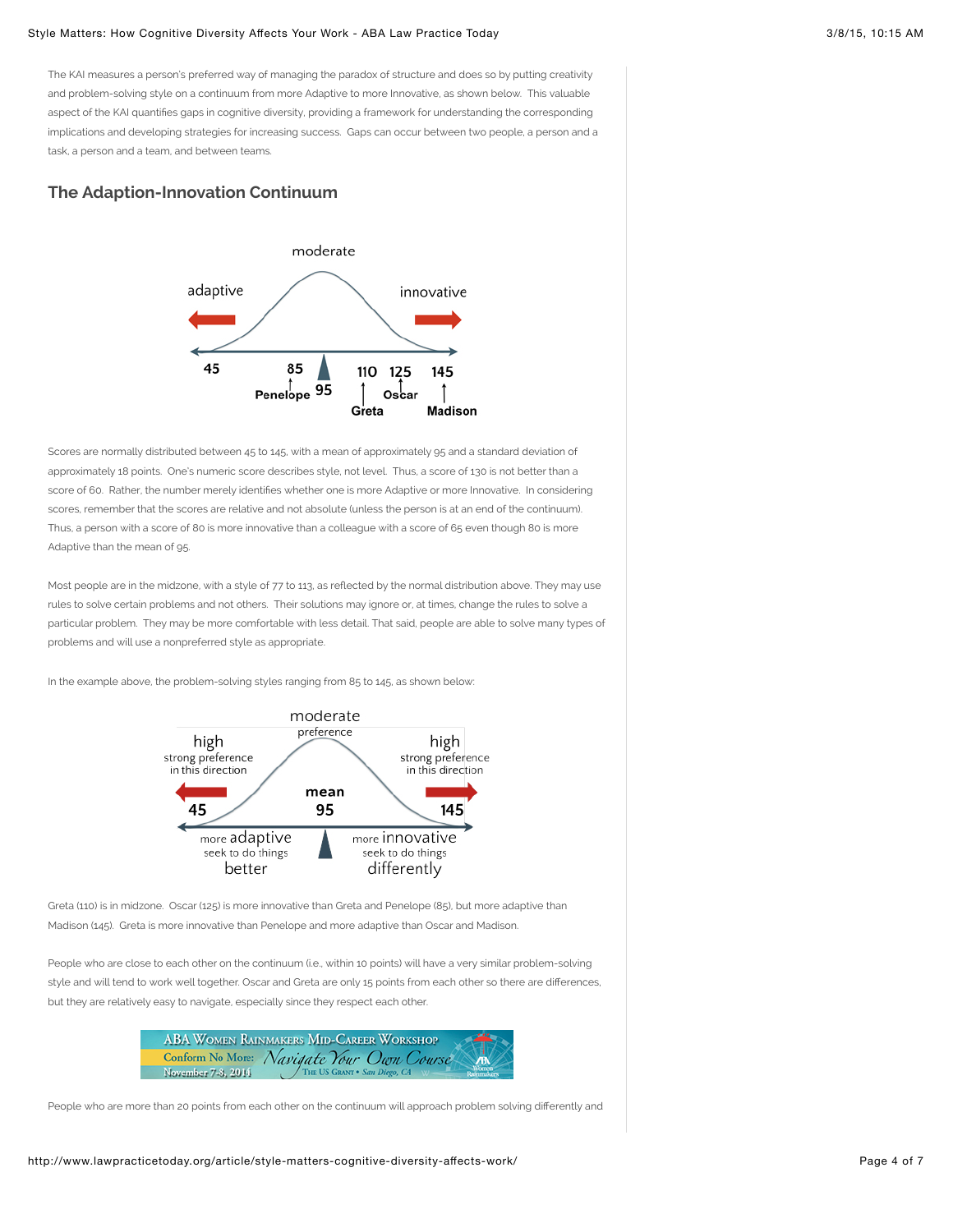likely will experience challenges.

People with scores 40 points or more apart will approach problem solving in wildly different fashions and likely experience difficulty collaborating unless they devise strategies for dealing with the gap. The 35-point difference between Greta and Madison represents the real challenges they experience in working together.

Madison and Penelope are 60 points apart and they have the most difficulty working and communicating with each other. From Penelope's perspective, Madison really is from another planet and vice versa.

## **Valuing Di!erences in Style**

The challenge for this and any diverse group is not mistaking differences in style for level of creativity or problem solving. Remember:

> Style is how a person solves problems. Level is how well a person solves problems.

Distinguishing style from level is critical because failure to do so can result in undervaluing others and their potential for solving the problem at hand. People often mistake differences in style for incompetence, i.e., that others are low level. Such mistake sounds something like:

> "Penelope is in such a rut. In fact, I don't think she's ever even looked outside the box much less had an original idea."

> > or

"Madison is so impractical. I wish she'd stop wasting our time with her ridiculous ideas. We have work to do!"

Whether one is more likely to dismiss Penelope, who is more Adaptive, or Madison, who is more Innovative, depends on one's own style and on the failure to distinguish problem-solving style from lack of ability. Both Penelope and Madison are smart, capable, and creative. They think differently and bring different insights and approaches to a problem. Recognizing the differences as cognitive diversity is critical to transforming annoyance and contempt for one another into appreciation and the power to truly leverage another's style to effectively resolve a broader range of problems.

## **Bridging and Coping**

There are two ways to overcome the challenges presented by cognitive diversity: bridging and coping. Each is a strategy for overcoming the gap in problem-solving style so that people are able to work more effectively together. Bridging and coping are most necessary when KAI scores have a difference greater than 30 points.

Bridging refers to a person with an in-between score facilitating effective collaboration of others. When two people working together have KAI scores with a difference of greater than 20 points, a bridger is particularly useful. The goal is to translate between styles so that the team can accomplish its goals, leveraging each member's style.

Individuals often "cope," which means using a nonpreferred style to effectively deal with a gap between preferred style and another person's style, task, or group. While it is stressful to cope consistently over a long period of time, it is an extremely valuable strategy. We often cope instinctively to be effective in the face of problems that aren't the type we like to solve.

Back to the example; remember Penelope's disdain for lawyers? After years of working together, Greta has figured out how to work with Penelope so that neither of them is frustrated. Greta's coping strategy is to sort through all the details, making sure she can explain the idea and its implementation step-by-step. Over time, Penelope seems to have warmed up to her and respects her counsel.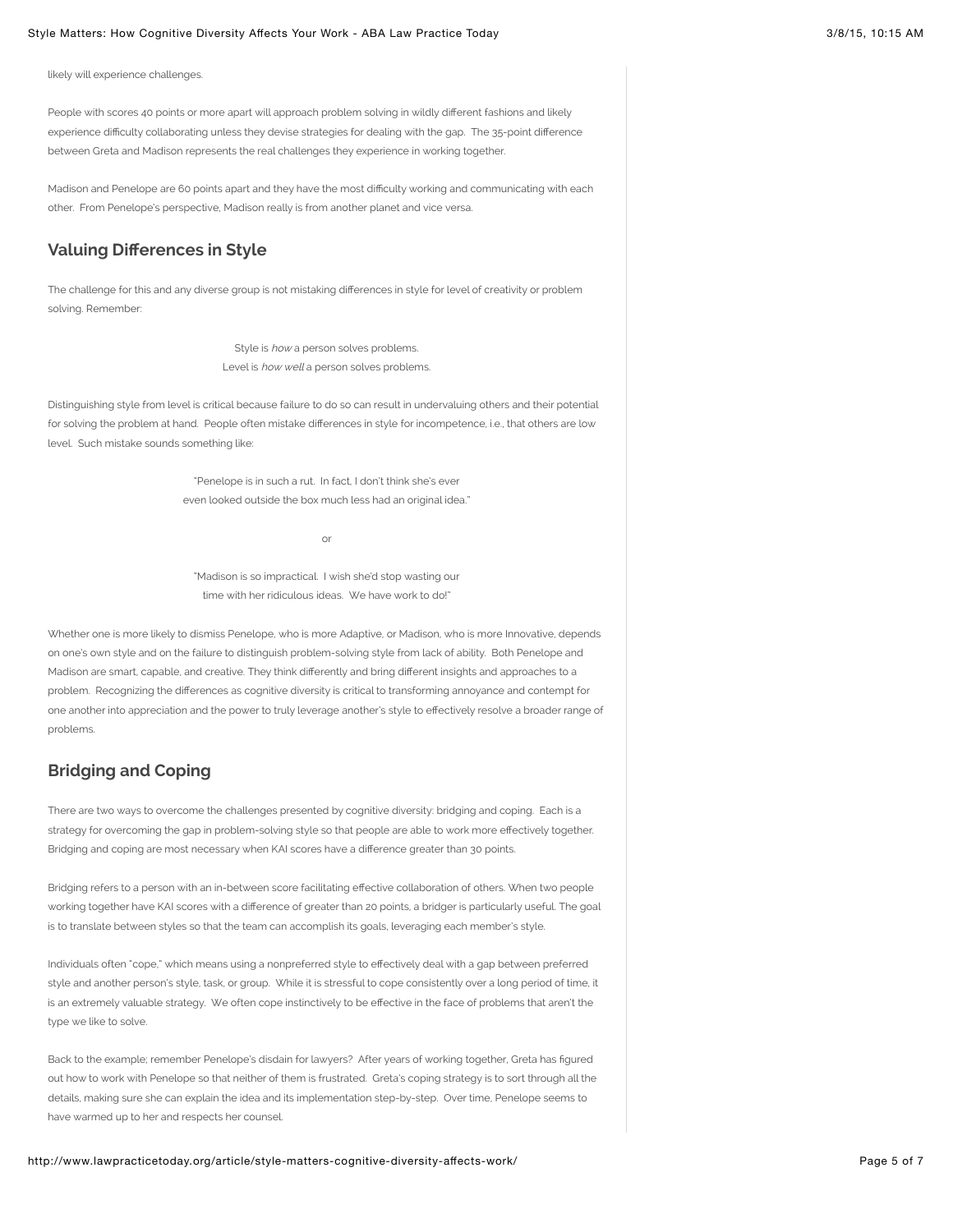For Penelope, Oscar and Madison are another matter. And Greta knows that leaving the three of them alone would be disastrous and counterproductive and she'd get blamed for hiring Medium Law. Penelope thinks that Oscar and Madison are the worst kind of lawyers; slick hucksters that have a lot of ideas without a lick of business judgment. Whiles Penelope admits that they always come through for her, she doesn't like the process.

Greta's strategy? She acts as a bridge between the lawyers and Penelope, as Penelope's need for a structured approach is far greater than the lawyers' naturally deliver. Greta pushes Oscar, who seems to understand, and Madison to flesh out strategies along with pros and cons before talking to Penelope. Then, before they meet, Greta grills them with all the questions she thinks Penelope will ask. During the meeting with Penelope, Greta will jump in when necessary to translate between Penelope and the lawyers. In this way, she both helps the lawyers cope with Penelope and she bridges the gap so that they can have meaningful discussions.

Oscar senses the problem and wants to be sure that Medium Law doesn't lose the client or that Greta and Penelope push Madison off the team. He values Madison's insight and tangential way of thinking. Oscar pulls Madison aside and explains how she is perceived. Greta and Penelope, he says, want strategies to be more structured, detailed, and fully thought through. He further explains that they often mistake Madison's out-of-the-box emergent thinking style for sloppiness.

Oscar helps close the gap between the client and Madison by helping the latter make her ideas more concrete with detailed and sequential explanations so that Greta and Penelope can see the possibility for success without being distracted and concerned by the lack of detail. And Madison learns that when she introduces truly new thinking – something that she now sees can overwhelm others – she acknowledges that the ideas need to be fully vetted before being seriously considered. Oscar agrees to give Madison "the look" in meetings when she needs to be more concrete.

### **Conclusion**

Cognitive diversity is everywhere. While it's often mistaken for lack of ability, without the push and pull of cognitive diversity, teams can suffer from a lack of robust discussion about issues and consequently deliver mediocre results. When someone thinks differently or raises concerns you hadn't considered, don't dismiss them. Instead, pause and ask follow-up questions. This person is likely doing you a favor by pointing out issues in your blind spot – you know, the issues you tend to overlook. Isn't this better to spend a little time gaining understanding than run the risk of making a terrible mistake?

We recommend that everyone invest time in understanding his or her own style. Such understanding yields great insight into one's own personal effectiveness as well as how to more effectively collaborate with others, leveraging one's own and others' style for the best results. Appreciating and valuing the differences is vital to leading, collaborating, and personal effectiveness.

### **About the Author**



Anne Collier [\(@annecollier1\)](https://twitter.com/annecollier1) is a lawyer, professional certified coach, and the founder of **[Arudia](http://www.arudia.com/)**,an executive coaching and training firm.

**RELATED ARTICLES**